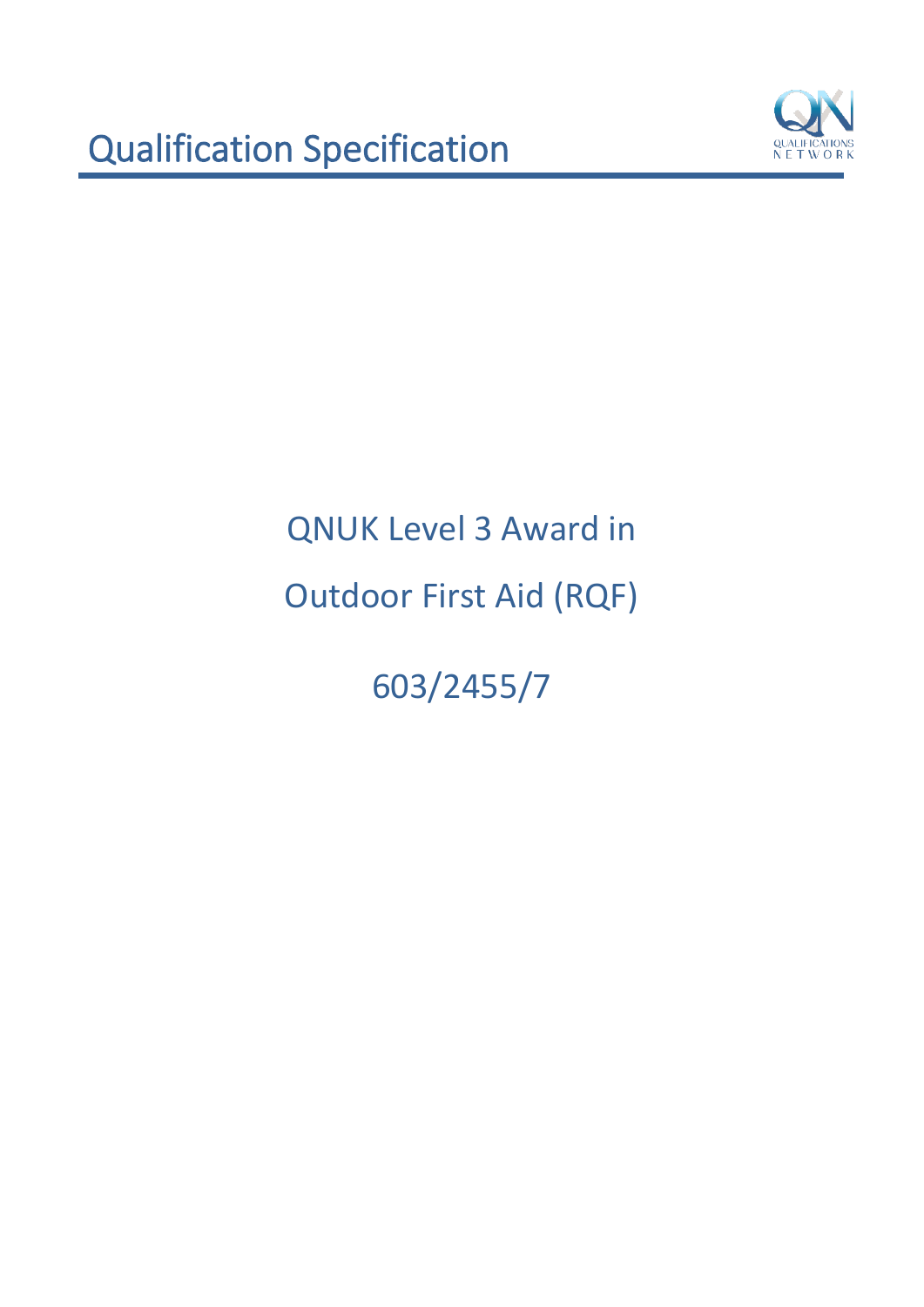

# Contents

| 1.  |  |
|-----|--|
| 2.  |  |
| 3.  |  |
| 4.  |  |
| 5.  |  |
| 6.  |  |
| 7.  |  |
| 8.  |  |
| 9.  |  |
| 10. |  |
| 11. |  |
|     |  |
|     |  |
|     |  |
|     |  |
|     |  |
|     |  |
|     |  |
|     |  |
|     |  |
|     |  |
|     |  |
|     |  |
|     |  |
|     |  |
|     |  |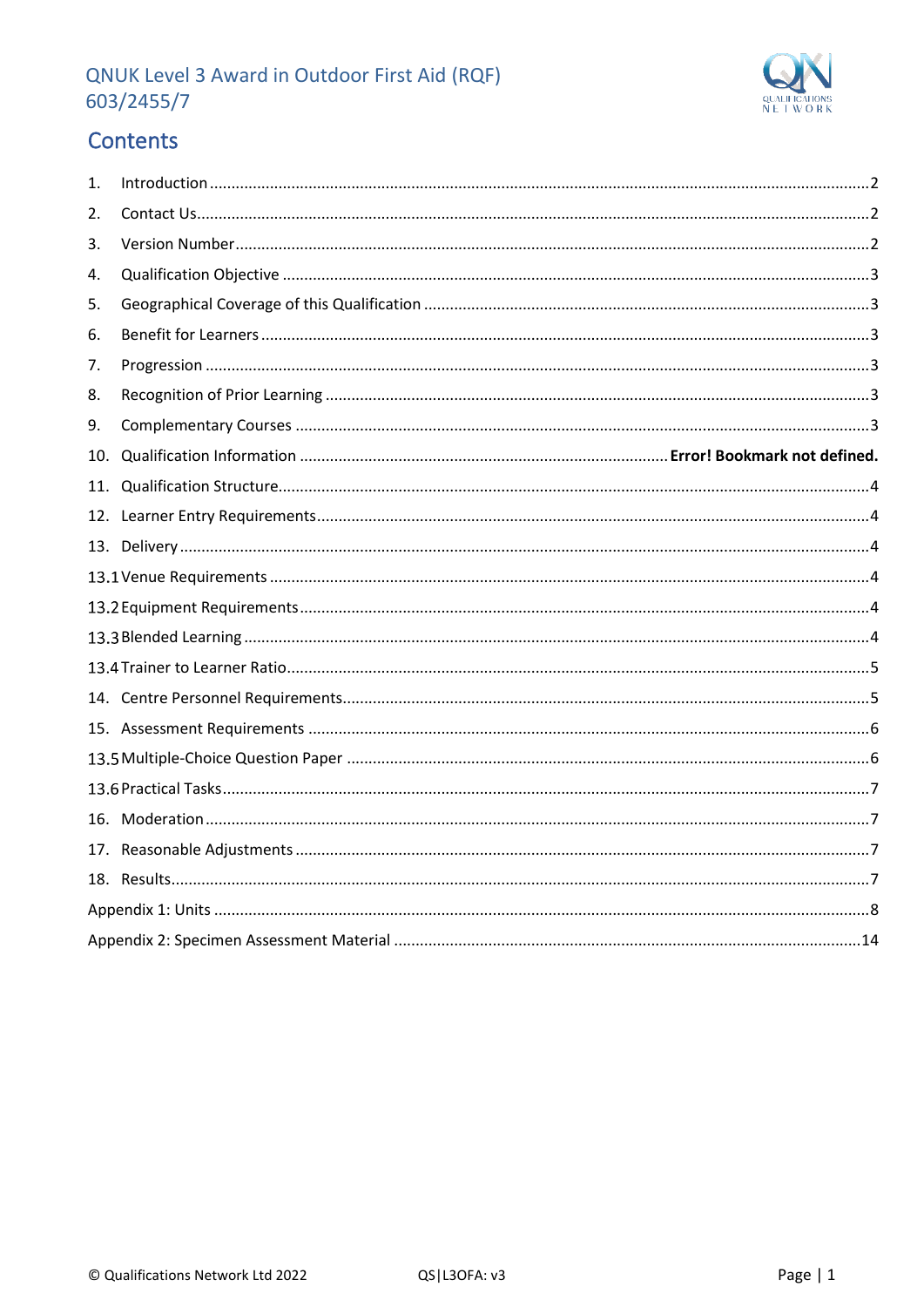

## <span id="page-2-0"></span>**1. Introduction**

Qualifications Network Limited (QNUK) is an Awarding Organisation recognised and regulated by the Office of Qualifications and Examinations (Ofqual) in England, the Council for Curriculum, Examinations and Assessment (CCEA) in Northern Ireland and Qualifications Wales.

This specification outlines key information required by users of the qualification to ensure they can make an informed decision about the suitability of the qualification they are taking or proposing to take for the purposes that they intend to use it.

## <span id="page-2-1"></span>**2. Contact Us**

Please get in touch if you need any advice or guidance with this qualification.

#### **Head Office:**

Qualifications Network First Floor Offices 86A Lancaster Road Enfield Middlesex EN2 0BX

Email: [centres@qnuk.org](mailto:CentreSupport@Qualifications-Network.co.uk) Tel: 020 3795 0559

## <span id="page-2-2"></span>**3. Version Number**

Centres should make sure they are using the most up to date document by checking the footer which will confirm the current version number.

Version 3: December 2021 – new qualification template applied

| Document owner          | <b>Qualifications Manager</b> |
|-------------------------|-------------------------------|
| Date last updated       | 21/12/2021                    |
| <b>Next review</b>      | 21/12/2023                    |
| <b>Status</b>           | Approved                      |
| Version                 | 3                             |
| Document control number | QS L3OFA                      |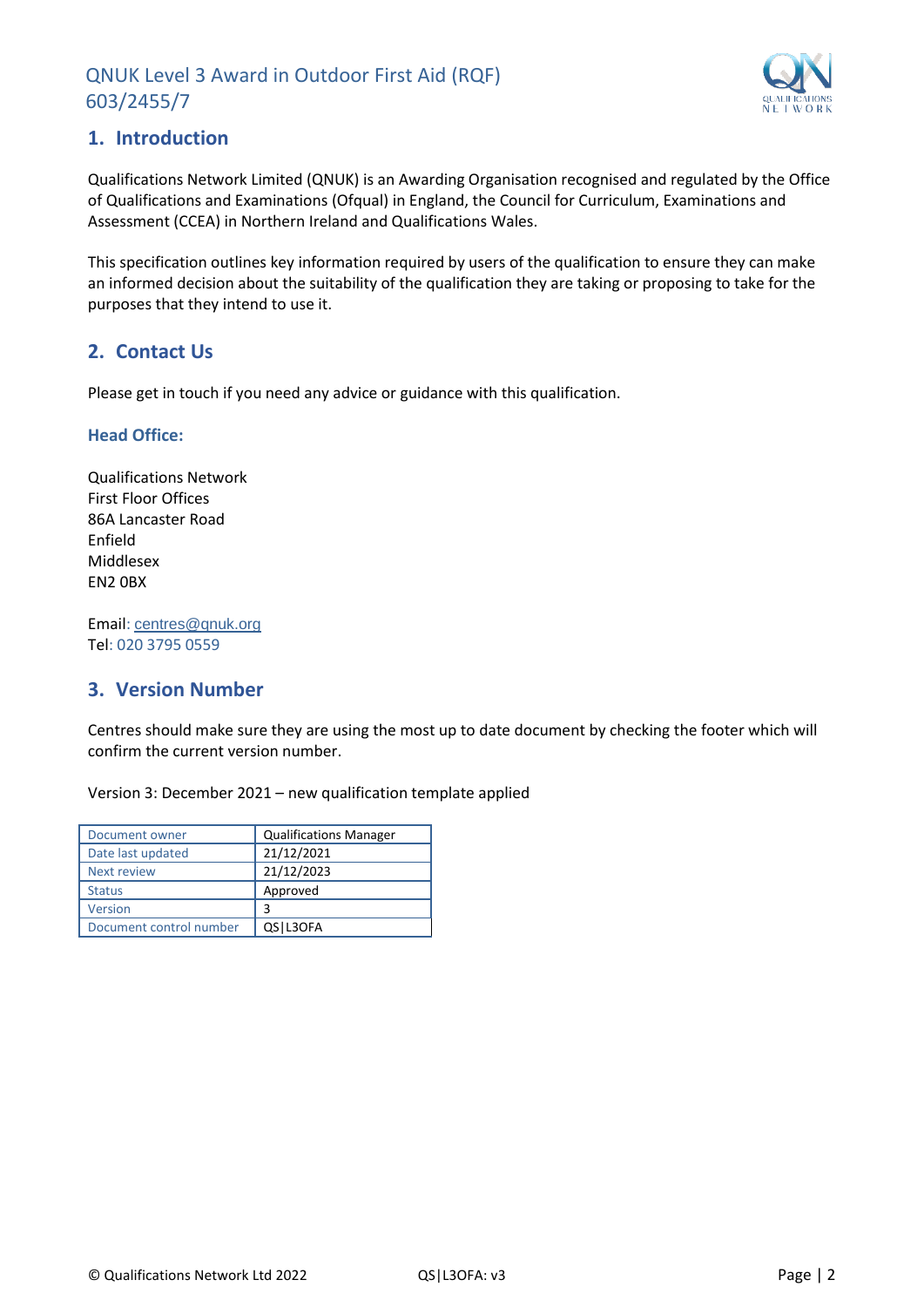

# <span id="page-3-0"></span>**4. Qualification Objective**

This qualification develops the learner's knowledge, understanding and skills in delivering first aid in an Outdoor environment where help may by up to 2 hours away. The qualification will support anyone fulfilling such a role in the workplace. Learners are typically outdoor Instructors, but the qualification may be taken by anyone with an interest in outdoor first aid. The qualification meets the requirements for Emergency First Aid at Work as outlined in the Health and Safety (First Aid) Regulations 1981 and the Health and Safety (First Aid) Regulations (Northern Ireland) 1982.

## <span id="page-3-1"></span>**5. Geographical Coverage of this Qualification**

This qualification is available across the UK.

#### <span id="page-3-2"></span>**6. Benefit for Learners**

This qualification will provide the skills, knowledge and understanding to support individuals carrying out a first aid role in an outdoor environment.

#### <span id="page-3-3"></span>**7. Progression**

Learners could progress to the:

- QNUK Level 3 Award in Responding to Incidents with an AED (RQF)
- QNUK Level 3 Award for First Responders (RQF)

#### <span id="page-3-4"></span>**8. Recognition of Prior Learning**

QNUK will recognise prior learning where a learner has attended the QNUK Level 3 Award in Emergency Outdoor First Aid (RQF). All assessments must be completed within 10 weeks from starting that qualification.

#### <span id="page-3-5"></span>**9. Complementary Courses**

Learners may undertake a bolt-on qualification such as the QNUK level 3 Award in Responding to Incidents with an AED (RQF). As assessment criteria are similar, the time for the bolt-on course can be reduced.

| <b>Qualification Number (QN)</b>      | 603/2455/7                                         |
|---------------------------------------|----------------------------------------------------|
| <b>Learning Aim</b>                   | 60324557                                           |
| <b>Total Qualification Time (TQT)</b> | 20                                                 |
| <b>Guided Learning Hours (GLH)</b>    | 16                                                 |
| <b>Credit value</b>                   | 2                                                  |
| Level                                 | 3                                                  |
| Validity                              | 3 years                                            |
| Assessment                            | Invigilated MCQ paper and observed practical tasks |
| Achieving the qualification           | Learners must achieve the two mandatory units      |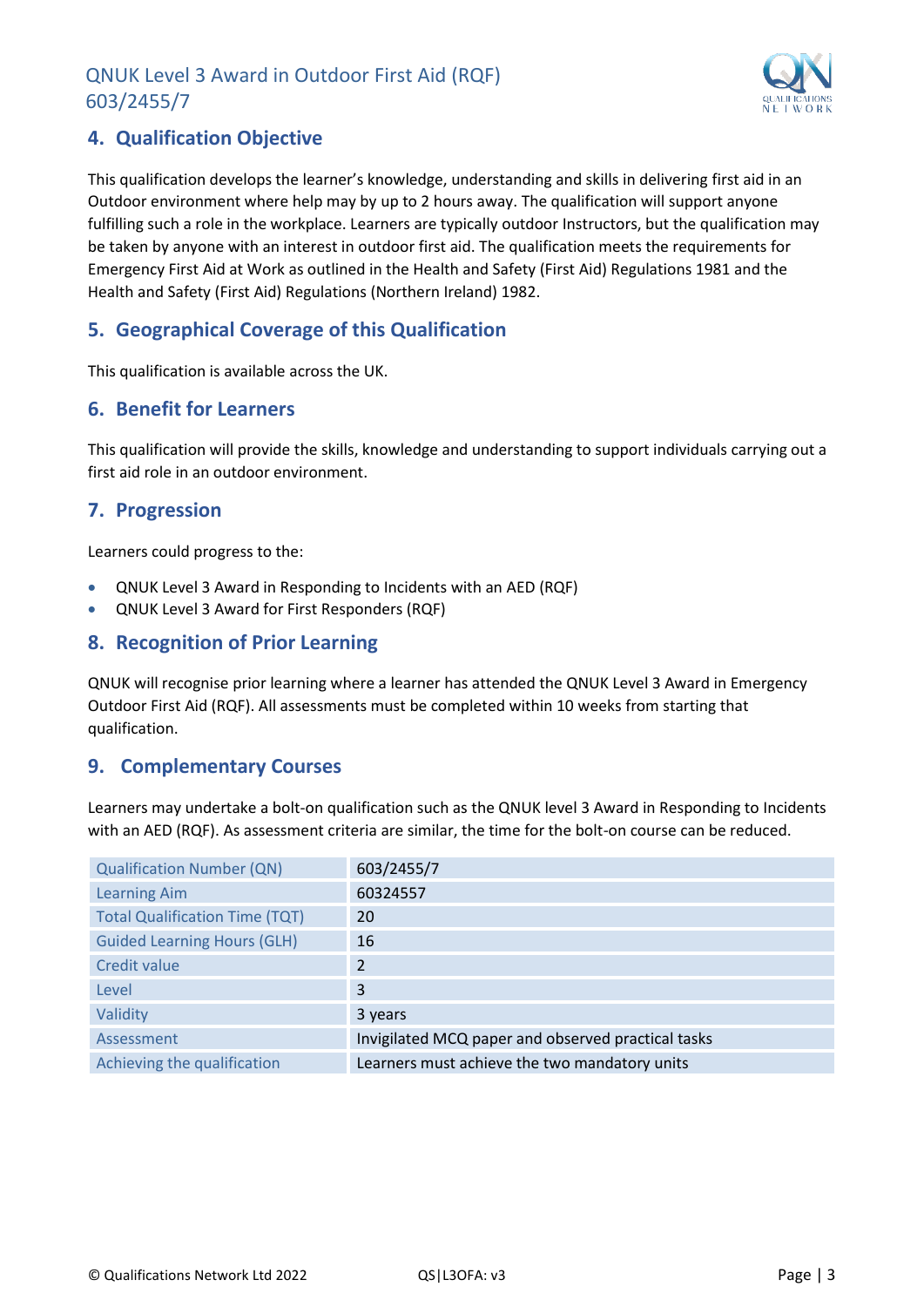

# <span id="page-4-0"></span>**10. Qualification Structure**

| Unit No.               | <b>Unit Title</b>                                                             | Level | <b>Credit</b> | <b>GLH</b> |
|------------------------|-------------------------------------------------------------------------------|-------|---------------|------------|
| <b>Mandatory units</b> |                                                                               |       |               |            |
| F/616/4944             | Emergency First Aid in an Outdoor Environment                                 | 2     |               |            |
| J/616/4945             | Recognition and Management of Illness and Injury in<br>an Outdoor Environment | 3     |               | 8          |

The learning outcomes for the qualification may be found in Appendix 1. The Assessment Guidance details the assessment criteria which are used to determine if a learner has met the requirements of the learning outcomes. Further depth of coverage is also provided in the Assessment Guidance.

## <span id="page-4-1"></span>**11. Learner Entry Requirements**

There are no specific recommended prior learning requirements for this qualification. Entry is at the discretion of the centre; however, learners should be aged 16 years and over, and able to undertake the responsibilities of a first aider, to take this qualification.

Learners must demonstrate first aid procedures as part of their assessment, including providing CPR to a casualty on the floor. Therefore, learners must be physically capable of performing CPR on the floor.

Learners must have sufficient command of the English language to understand and undertake the recommended assessment methods for this qualification.

There are no other pre-requisites for this qualification. However, learners should be able to work at level 2 and above.

## <span id="page-4-2"></span>**12. Delivery**

This qualification is delivered in a face-to-face setting over a two-day period. Learners should complete the qualification within 10 weeks.

The delivery of this qualification should include sufficient learning and practice in an outdoor environment.

#### <span id="page-4-3"></span>**Venue Requirements**

The training venue should be suitable for learning and meet all relevant Health and Safety requirements.

#### <span id="page-4-4"></span>**Equipment Requirements** 13.2

<span id="page-4-5"></span>Each centre offering this qualification should ensure the following are available:

- suitable presentation materials
- reference manual (Learners may be required to purchase these separately)
- suitable number of resuscitation manikins (one manikin per four learners)
- suitable manikin disinfectant wipes
- suitable number of AED training devices (one unit per four learners)
- suitable number of manufactured tourniquets (one per four learners)
- examples of various haemostatic agents
- suitable equipment to demonstrate the use of tourniquets and the use of haemostatic agents
- a range of outdoor equipment and clothing
- sufficient number of roll mats and survival bags (one of each per 2 learners)
- first aid kits containing a range of equipment including dressings and bandages as appropriate for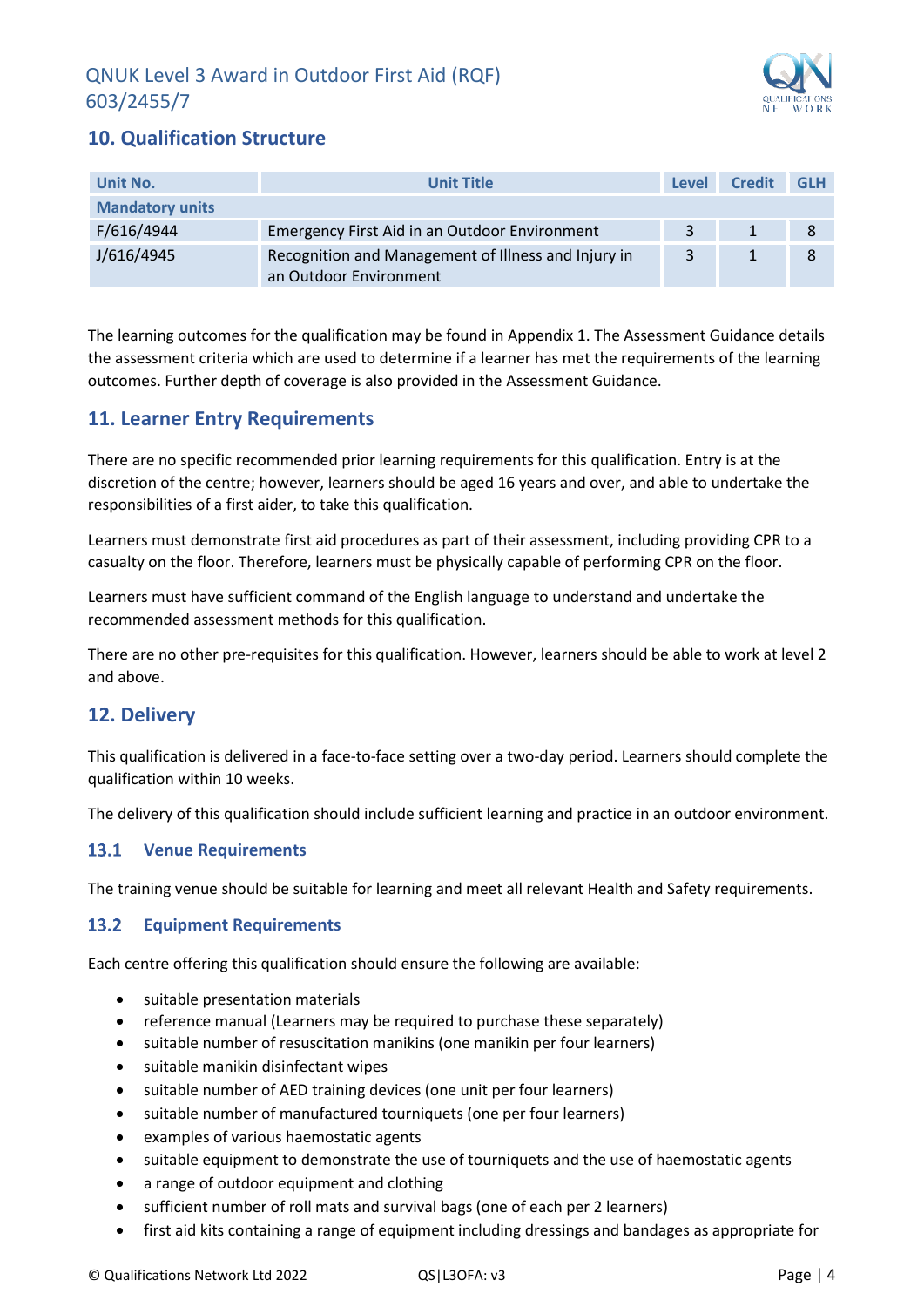

the work environment

- a range of adrenaline auto injector training devices which anaphylaxis is assessed
- other first aid equipment as appropriate for the individual setting

#### **Blended Learning**

Blended learning is acceptable for this qualification provided suitable controls are in place to ensure learners complete all elements.

A maximum of one third of the guided learning hours can be taken as blended learning.

#### <span id="page-5-0"></span>**Trainer to Learner Ratio**

The maximum Trainer to learner ratio for this qualification is 1: 12

#### <span id="page-5-1"></span>**13. Centre Personnel Requirements**

This qualification is delivered by suitably qualified trainers.

All those who deliver and assess this qualification must:

- 1. Hold a current First Aid at Work Certificate (issued by an Ofqual/SQA/Welsh Government recognised Awarding Organisation/Body, a First aid at work issued by a Recognised Voluntary Aids Society; or
- 2. Hold a regulated Pre-hospital care course at level 3 or above; or
- 3. Hold a current Offshore First Aid Certificate issued by a HSE approved training provider *or*
- 4. Have a current registration as a Doctor with the General Medical Council (GMC). *Or*
- 5. Have a current registration as a Nurse with the Nursing and Midwifery Council (NMC). *Or*
- 6. Have a current registration as a Paramedic with the Health and Care Professions Council (HCPC)
- 7. Have undertaken an outdoor first aid course in the past
- 8. Hold outdoor instructor qualifications and experience; or
- 9. Have attended a recognised outdoor First Aid Trainer CPD event
- 10. Hold one of the following qualifications or their recognised equivalent:
	- a. Cert Ed/PGCE/B Ed/M Ed
	- b. CTLLS/DTLLS
	- c. PTLLS (12 credits)
	- d. Further and Adult Education Teacher's Certificate
	- e. IHCD Instructional Methods
	- f. IHCD Instructor Certificate
	- g. S/NVQ level 3 in training and development
	- h. S/NVQ level 4 in training and development
	- i. TQFE (Teaching Qualification for Further Education)
	- j. English National Board 998
	- k. Nursing mentorship qualifications
	- l. NOCN Tutor Assessor Award
	- m. Level 3 Award in Education and Training (QCF/RQF)
	- n. Level 4 Certificate in Education and Training (QCF/RQF)
	- o. Level 5 Diploma in Education and Training (QCF/RQF)
- 11. If none of the above teaching/assessing qualifications are held, delivery staff must hold both a teaching
	- qualification AND assessing qualification from the list below
		- a. Accredited Qualifications based on the Learning and Development NOS 7 Facilitate Individual Learning and Development (Teaching)
		- b. Training Group A22, B22, C21, C23, C24 (Teaching)
		- c. SQA Accredited Planning and Delivering Learning Sessions to Groups (Teaching)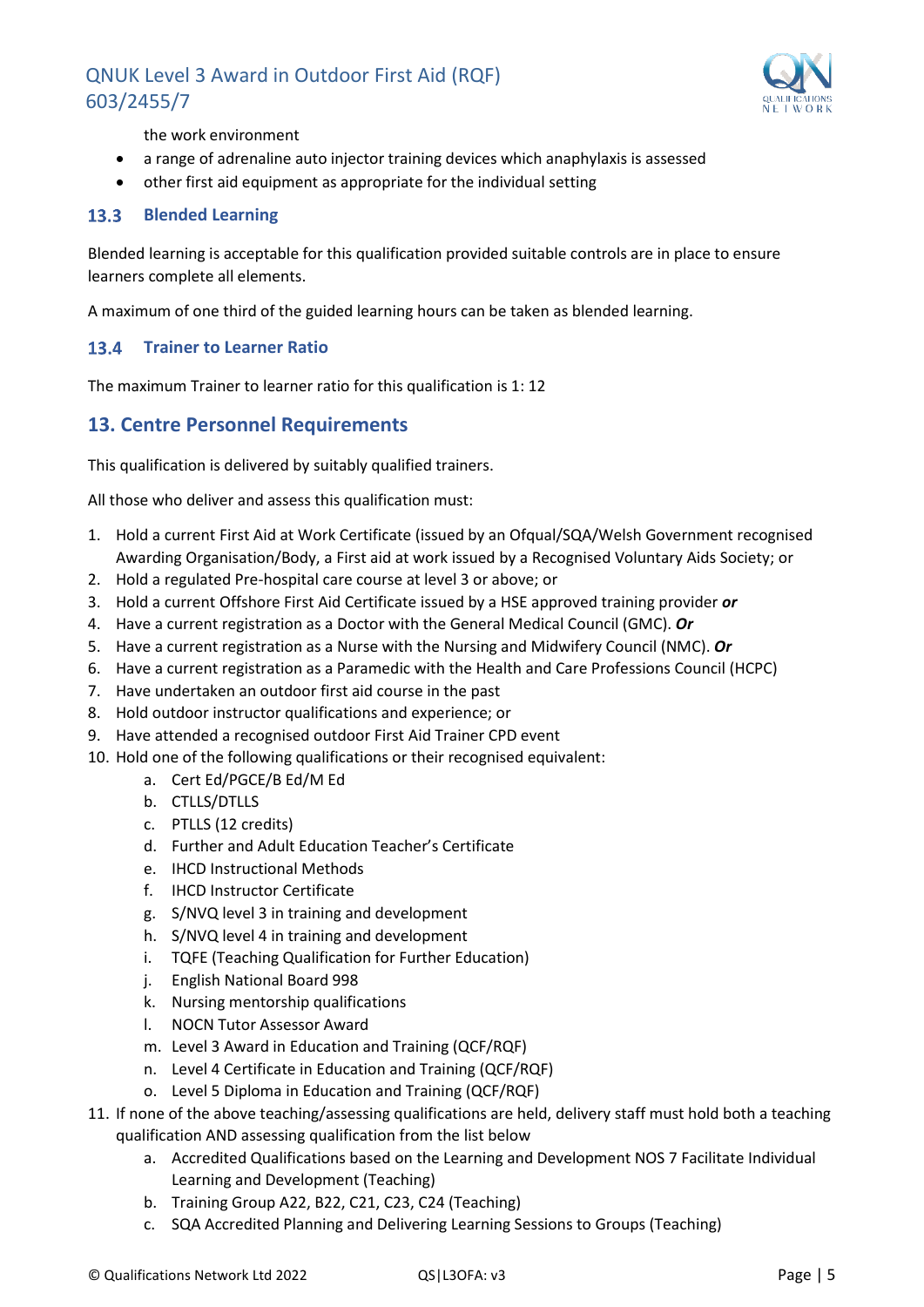

- d. A1 (D32/33) Assess candidates using a range of methods (Assessing)
- e. A2 (D32) Assess candidates' performance through observation (Assessing)
- f. Regulated Qualifications based on the Learning and Development NOS 9 Assess Learner Achievement (Assessing)
- g. SQA Accredited Learning and Development Unit 9DI Assess workplace competences using direct and indirect methods – replacing Units A1 and D32/33 (Assessing)
- h. SQA Accredited Learning and Development Unit 9D Assess workplace competence using direct methods – replacing Units A2 and D32 (Assessing)
- i. SQA Carryout the Assessment Process (Assessing)
- j. Level 3 Award in Assessing Competence in the Work Environment (QCF/RQF) (Assessing)
- k. Level 3 Award in Assessing Vocationally Related Achievement (QCF/RQF) (Assessing)
- l. Level 3 Award in Understanding the Principles and Practices of Assessment (QCF/RQF) (Assessing)
- m. Level 3 Certificate in Assessing Vocational Achievement (QCF/RQF) (Assessing)
- n. Assessor/IQA CPD Day (Assessing)
- 12. Show current evidence of continuing professional development in teaching, assessment and the subject matter.

#### **Internal Quality Assurance Requirements**

Each centre must have access to a suitably qualified IQA. The IQA cannot verify the delivery or assessment of individual learners or cohorts of learners where the IQA has been involved in the delivery or assessment of the qualification for those learners.

All those who are involved with the quality assurance of this qualification **internally** must:

- 1. have up-to-date working knowledge and experience of best practice in assessment and quality assurance;
- 2. meet the delivery staff requirements for this qualification:
- 3. hold one of the following internal quality assurance qualifications or their recognised equivalent:
	- a. Level 4 Award in Internal Quality Assurance of Assessment Processes and Practice (QCF/RQF); or
	- b. Level 4 Certificate in Leading the Internal Quality Assurance of Assessment Processes and Practice (QCF/RQF); or
	- c. V1 Conduct internal quality assurance of the assessment process; or
	- d. D34 Internally verify the assessment process; or
	- e. Have completed a 7-hour assessor and IQA CPD training with an awarding organisation, and
- 4. show current evidence of continuing professional development in assessment, quality assurance and the subject matter.

#### <span id="page-6-0"></span>**14. Assessment Requirements**

Learners are assessed for this qualification through:

#### <span id="page-6-1"></span>13.5 **Multiple-Choice Question Paper**

The MCQ paper will be taken under examination conditions, i.e. learners will sit a minimum of 1.25 metres apart, will not confer during the examination and no electronic devices (such as mobile phones) or books, including dictionaries, will be permitted.

| Language of assessment | English     |
|------------------------|-------------|
| Duration               | 60 minutes  |
| Pass mark              | 70% (28/40) |
| Grading                | Pass/Fail   |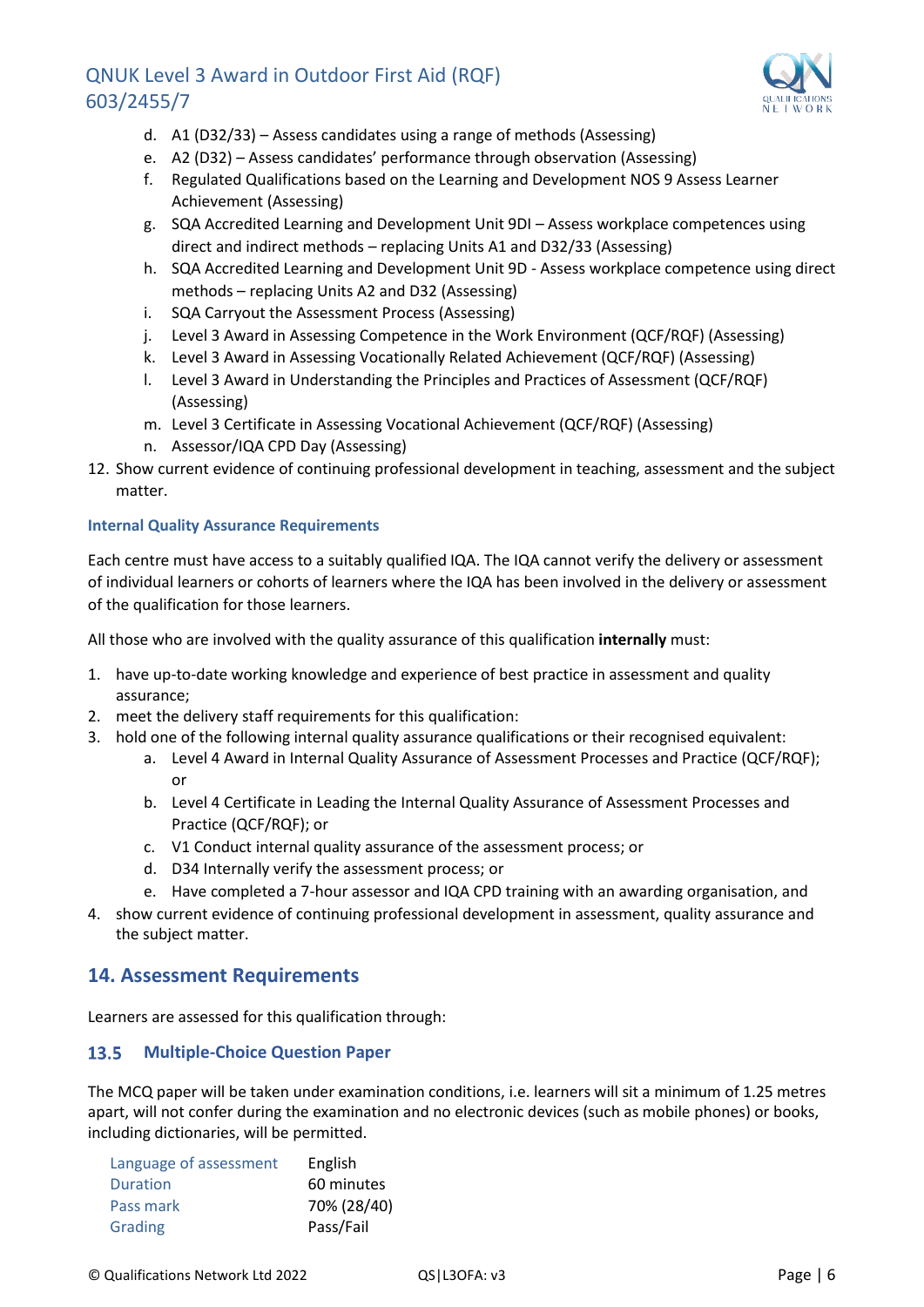

Example MCQs are included at Appendix 2.

#### <span id="page-7-0"></span> $13.6$ **Practical Tasks**

Learners are assessed completing several practical Emergency first aid tasks.

| Language of assessment | English     |
|------------------------|-------------|
| <b>Duration</b>        | As required |
| Pass mark              | 100%        |
| Grading                | Pass/Fail   |

## <span id="page-7-1"></span>**15. Moderation**

The level of external moderation required for this qualification will be risk based and in line with the Centre Assessment Standards Scrutiny Strategy applicable to this qualification.

There may be situations within the centre devised assessment methodology that require observations, in these situations QNUK EQA Department will also require to conduct verification visits to ensure the accuracy and consistency of assessment decisions.

QNUK EQA Department will advise the centre of the required levels of moderation/verification to anticipate for this qualification upon centre approval for delivery.

#### <span id="page-7-2"></span>**16. Reasonable Adjustments**

Learners are required to complete the assessments in a manner appropriate to the purpose of the qualification.

This qualification requires learners to be able to perform relevant practical first aid tasks during the summative assessment, some of which may be on the floor. It is a mandatory requirement for all learners to be able to demonstrate these activities and no adjustments or considerations can be made for this.

The prescribed assessment methods for this qualification should not unfairly disadvantage learners who would otherwise be able to demonstrate competence in line with the purpose of the qualification. Learners should contact their centre to discuss reasonable adjustment if they feel the prescribed assessment methods would disadvantage them.

#### <span id="page-7-3"></span>**17. Results**

The centre is required to submit learner results within 10 working days of assessment to Qualifications Network UK for moderation. We will issue verified results and appropriate certification to the approved centre within 7 working days of receiving the results. Centres will forward results and/or certificates to learners, who can expect to receive them within 20 working days of taking the assessment. If learners have not received results and/or certificates within 25 working days, they should contact the centre in the first instance.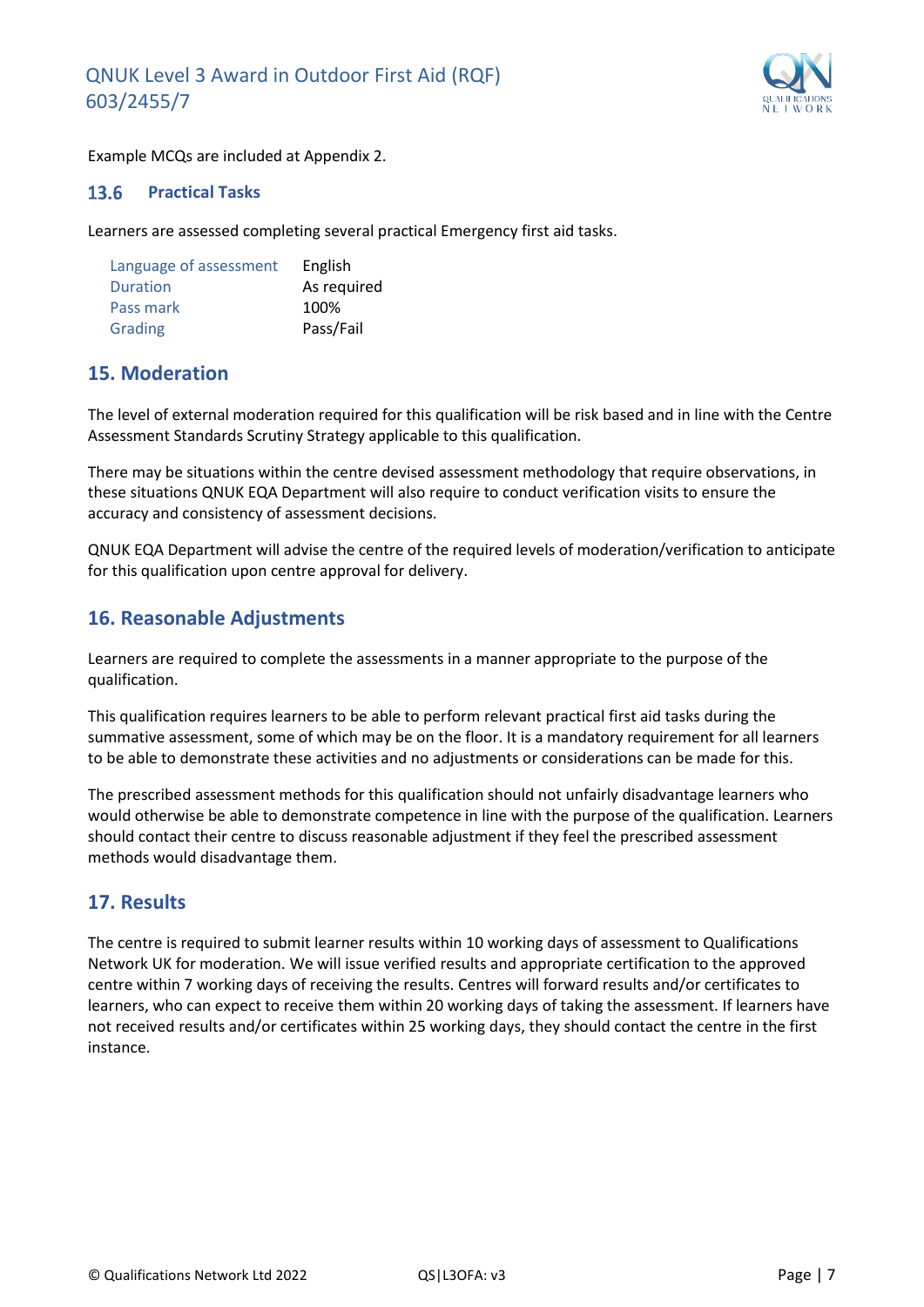

# <span id="page-8-0"></span>**Appendix 1: Units**

#### **Unit 1 Emergency First Aid in an Outdoor Environment (F/616/4944)**

#### **Unit Summary**

The learner will develop the skills, knowledge and understanding to deal effectively with a range of emergencies in the outdoor environment requiring first aid.

| 1. The learner will: Understand the roles and responsibilities of a first aider in an outdoors environment |                                                                                                                                                                                                                                                                                                                                                                                                      |                                    |
|------------------------------------------------------------------------------------------------------------|------------------------------------------------------------------------------------------------------------------------------------------------------------------------------------------------------------------------------------------------------------------------------------------------------------------------------------------------------------------------------------------------------|------------------------------------|
| <b>Assessment Guidance</b>                                                                                 |                                                                                                                                                                                                                                                                                                                                                                                                      | <b>Types of</b><br><b>Evidence</b> |
| 1.1                                                                                                        | The learner must identify the role and responsibilities of a first aider in an<br>outdoors environment including: managing hazards; prioritising casualties,<br>identifying possible injuries; identifying and knowing how to use appropriate first<br>aid equipment found in the outdoors workplace; principles of effective casualty<br>communication; awareness of HSE requirements of first aid. | <b>MCQ</b>                         |
| 1.2                                                                                                        | The learner must identify how to minimise the risk of infection to self and others<br>through using sterile equipment correctly; correct disposable of used, disposable<br>first aid equipment; importance of handwashing and the reasons for this.                                                                                                                                                  | <b>MCQ</b>                         |
| 1.3                                                                                                        | The learner must identify the need for consent to provide first aid including why<br>consent should be obtained from the patient; when it should be obtained; when<br>consent can be presumed.                                                                                                                                                                                                       | <b>MCO</b>                         |

| 2. The learner will: Be able to manage an incident in an outdoors environment |                                                                                                                                                                                                                                                                                      |                                    |
|-------------------------------------------------------------------------------|--------------------------------------------------------------------------------------------------------------------------------------------------------------------------------------------------------------------------------------------------------------------------------------|------------------------------------|
|                                                                               | <b>Assessment Guidance</b>                                                                                                                                                                                                                                                           | <b>Types of</b><br><b>Evidence</b> |
| 2.1                                                                           | The learner must conduct a scene survey demonstrating their awareness of the<br>environment, including other hazards that could affect themselves, potential<br>casualties and bystanders; identify available first aid equipment.                                                   | Observation                        |
| 2.2                                                                           | The learner must conduct a primary survey of a casualty demonstrating their<br>awareness of dangers, response, open airway and a breathing check; awareness of<br>agonal gasps.                                                                                                      | Observation                        |
| 2.3                                                                           | The learner must protect a casualty from environmental factors including<br>relocating the casualty; insulating the casualty; using a shelter.                                                                                                                                       | Observation                        |
| 2.4                                                                           | The learner must summon appropriate assistance when necessary including the<br>type of assistance they require, whether bystanders or the emergency services; on<br>completion of a primary survey; awareness of how to contact other emergency<br>services such as mountain rescue. | Observation                        |
| 2.5                                                                           | The learner must identify how to administer first aid to a casualty at risk of<br>hypothermia including how to protect a casualty from risk of hypothermia;<br>protection from the elements.                                                                                         | Observation                        |
| 2.6                                                                           | The learner must monitor a casualty's vital signs including radial and carotid pulse,<br>breathing, response and pallor.                                                                                                                                                             | Observation                        |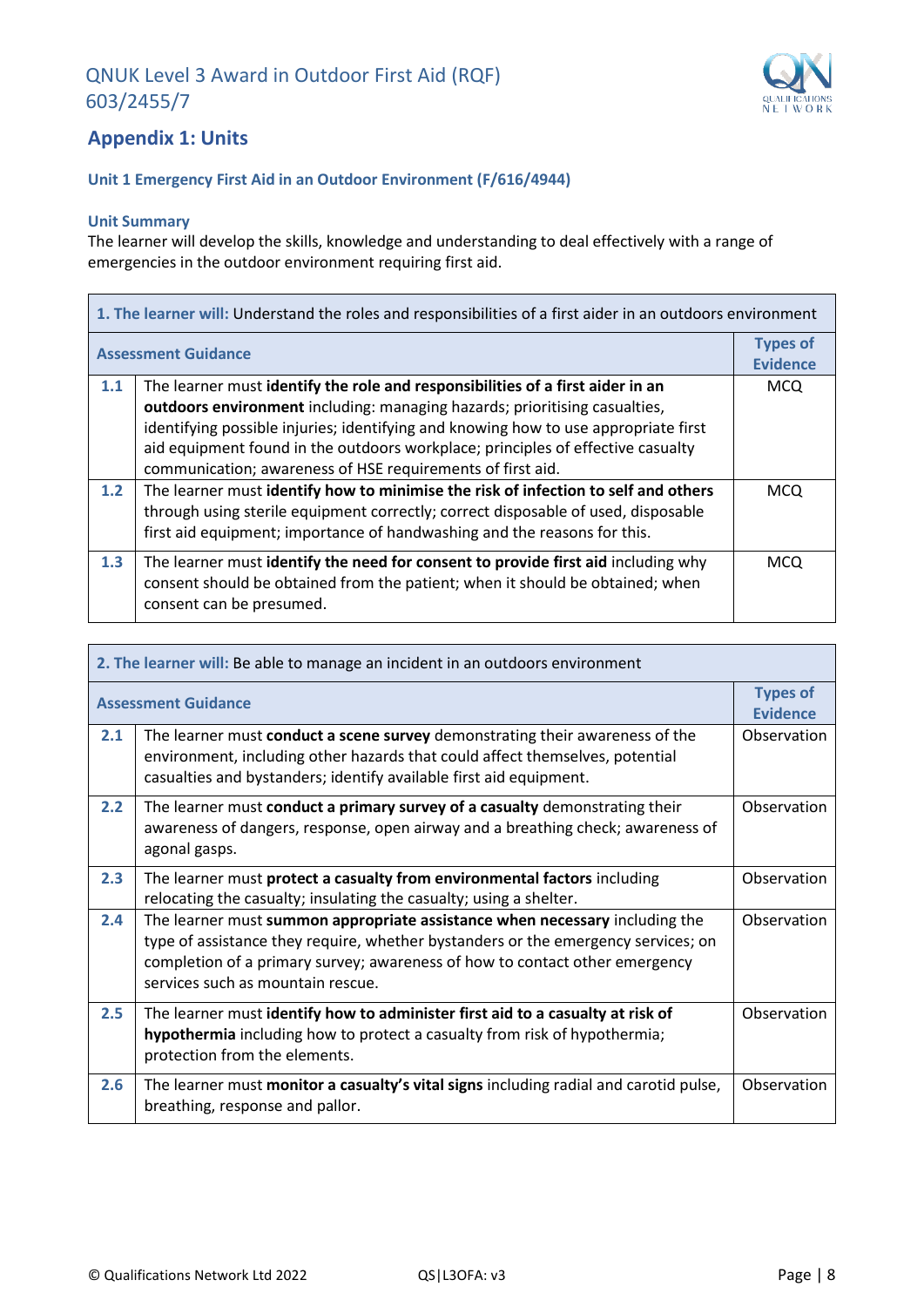

 $\overline{\phantom{0}}$ 

| 3. The learner will: Be able to provide first aid to a casualty that is unresponsive and not breathing<br>normally |                                                                                                                                                                                                                                                                                                                                                                                                            |                                    |
|--------------------------------------------------------------------------------------------------------------------|------------------------------------------------------------------------------------------------------------------------------------------------------------------------------------------------------------------------------------------------------------------------------------------------------------------------------------------------------------------------------------------------------------|------------------------------------|
|                                                                                                                    | <b>Assessment Guidance</b>                                                                                                                                                                                                                                                                                                                                                                                 | <b>Types of</b><br><b>Evidence</b> |
| 3.1                                                                                                                | The learner must identify when to administer Cardio-Pulmonary (CPR) to a<br>casualty differentiating between those who require resuscitation and those who<br>should be placed in the recovery position.                                                                                                                                                                                                   | Observation                        |
| 3.2                                                                                                                | The learner must demonstrate CPR on a manikin in accordance with current<br>Resuscitation Council (UK) guidelines.                                                                                                                                                                                                                                                                                         | Observation                        |
| 3.3                                                                                                                | The learner must demonstrate the use of an automated external defibrillator<br><b>(AED)</b> including correctly placing the AED pads and following instructions from the<br>AED unit.                                                                                                                                                                                                                      | Observation                        |
| 3.4                                                                                                                | The learner must outline modifications for CPR in relation to:<br>a child<br>٠<br>drowning<br>$\bullet$<br>avalanche<br>۰<br>lightning strike<br>۰<br>remote from immediate help<br>$\bullet$<br>including the adaptations to the basic life support protocols for the paediatric<br>protocol and the adult drowning protocol; considerations include when and if to<br>start CPR in the given situations. | <b>MCQ</b>                         |

| 4. The learner will: Be able to provide first aid to a casualty that is unresponsive and breathing normally |                                                                                                                                                                                                                                                                                            |                                    |
|-------------------------------------------------------------------------------------------------------------|--------------------------------------------------------------------------------------------------------------------------------------------------------------------------------------------------------------------------------------------------------------------------------------------|------------------------------------|
| <b>Assessment Guidance</b>                                                                                  |                                                                                                                                                                                                                                                                                            | <b>Types of</b><br><b>Evidence</b> |
| 4.1                                                                                                         | The learner must justify when to place a casualty into the recovery position<br>differentiating between casualties who require resuscitation and those who should<br>be placed into the recovery position                                                                                  | Observation                        |
| 4.2                                                                                                         | The learner must demonstrate how to place a casualty into the recovery position<br>in accordance with current Resuscitation Council (UK) guidelines.                                                                                                                                       | Observation                        |
| 4.3                                                                                                         | The learner must identify how to administer first aid to a casualty who is<br>experiencing a seizure including actions to take whilst a casualty is in seizure;<br>management of the casualty once the seizure has stopped; know when it is<br>recommended to call the emergency services. | <b>MCQ</b>                         |

| 5. The learner will: Be able to provide first aid to a casualty who is choking |                                                                                                                                                                                                                       |                                    |
|--------------------------------------------------------------------------------|-----------------------------------------------------------------------------------------------------------------------------------------------------------------------------------------------------------------------|------------------------------------|
|                                                                                | <b>Assessment Guidance</b>                                                                                                                                                                                            | <b>Types of</b><br><b>Evidence</b> |
| 5.1                                                                            | The learner must identify when choking is mild or severe and demonstrate how to<br>recognise the features of a mild and a severe obstruction of the airway.                                                           | Observation                        |
| 5.2                                                                            | The learner must demonstrate how to administer first aid to a casualty who is<br>choking following the treatment protocol for choking casualties in accordance with<br>current Resuscitation Council (UK) guidelines. | Observation                        |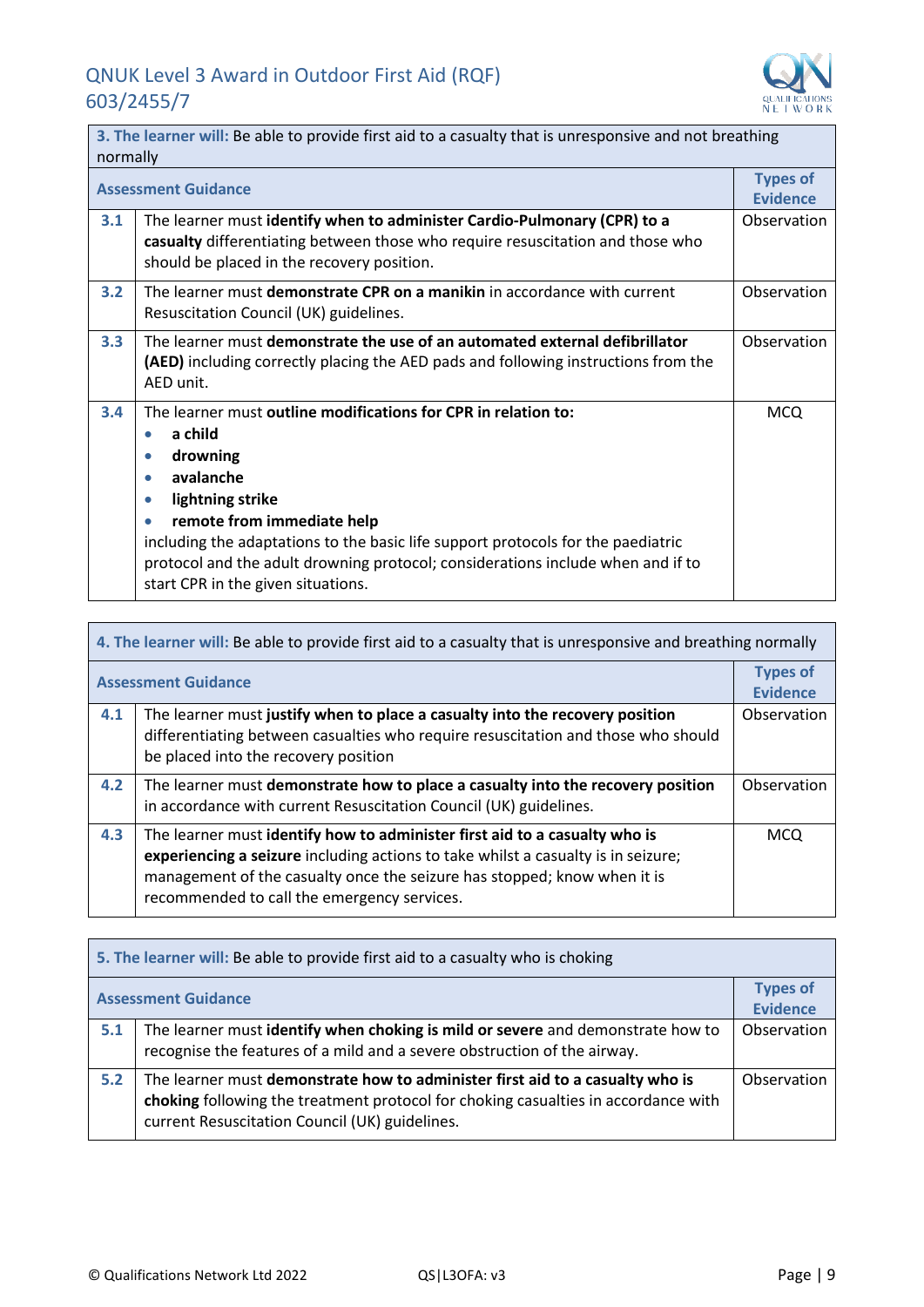$\overline{ }$ 



| 6. The learner will: Be able to provide first aid to a casualty with external bleeding |                                                                                                                                                                                                                                   |                                    |
|----------------------------------------------------------------------------------------|-----------------------------------------------------------------------------------------------------------------------------------------------------------------------------------------------------------------------------------|------------------------------------|
| <b>Assessment Guidance</b>                                                             |                                                                                                                                                                                                                                   | <b>Types of</b><br><b>Evidence</b> |
| 6.1                                                                                    | The learner must identify how to administer first aid to a casualty with a minor<br>wound including how to deal with minor wounds in line with current practice;<br>wounds to include cuts, bruises, embedded objects and grazes. | <b>MCQ</b>                         |
| 6.2                                                                                    | The learner must identify how to administer first aid to a casualty with minor<br>burns and scalds following the recommended treatment for such injuries according<br>to current accepted first aid practice and manuals.         | <b>MCQ</b>                         |
| 6.3                                                                                    | The learner must identify the severity of external bleeding and the characteristics<br>of capillary, venous and arterial bleeding.                                                                                                | Observation                        |
| 6.4                                                                                    | The learner must demonstrate the control of external bleeding managing a<br>casualty with a bleed; dressing common wounds to the head, arm, hand and leg.                                                                         | Observation                        |

| 7. The learner will: Know how to provide first aid to a casualty who is in shock |                                                                                                                                                                                                                                                                                                               |                                    |
|----------------------------------------------------------------------------------|---------------------------------------------------------------------------------------------------------------------------------------------------------------------------------------------------------------------------------------------------------------------------------------------------------------|------------------------------------|
| <b>Assessment Guidance</b>                                                       |                                                                                                                                                                                                                                                                                                               | <b>Types of</b><br><b>Evidence</b> |
| 7.1                                                                              | The learner must recognise a casualty who is suffering from shock including the<br>common recognition features of a casualty in hypovolaemic shock.                                                                                                                                                           | Observation                        |
| 7.2                                                                              | The learner must identify how to administer first aid to a casualty who is suffering<br>from shock including the recommended first aid treatment for hypovolaemic<br>shock: position of the casualty; keeping them warm; nil by mouth; moisten their<br>lips; reassure them; refer to the emergency services. | Observation                        |

| 8. The learner will: Know how to provide first aid to a casualty affected by immersion in water |                                                                                                                                                                                                                      |                             |
|-------------------------------------------------------------------------------------------------|----------------------------------------------------------------------------------------------------------------------------------------------------------------------------------------------------------------------|-----------------------------|
| <b>Assessment Guidance</b>                                                                      |                                                                                                                                                                                                                      | <b>Types of</b><br>Evidence |
| 8.1                                                                                             | The learner must outline how to administer first aid to a casualty who has been<br>immersed in water in accordance with current Resuscitation Council (UK)<br>guidelines and being aware of the risk of hypothermia. | <b>MCQ</b>                  |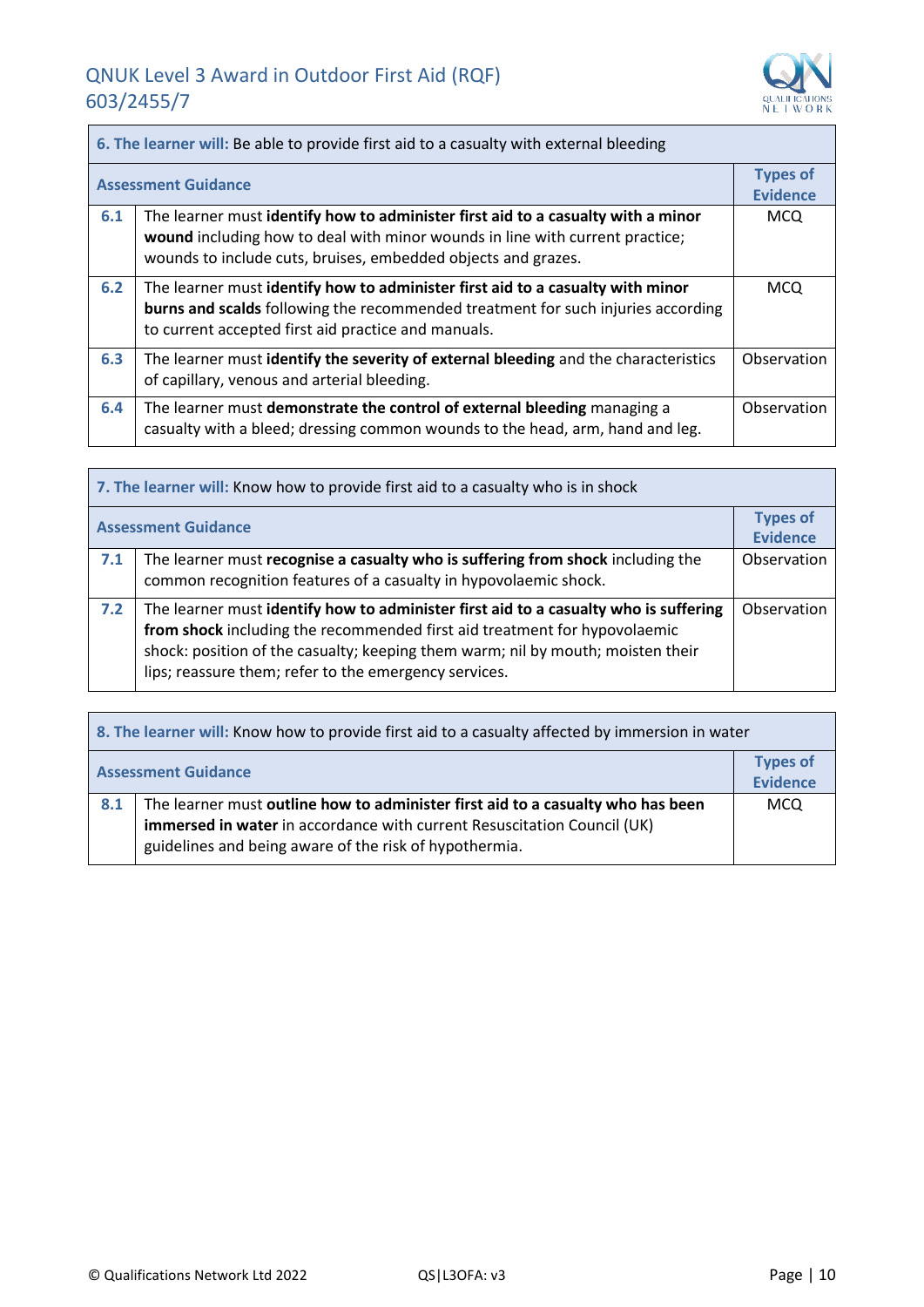

#### **Unit 2 Recognition and Management of Illness and Injury in an Outdoor Environment (J/616/4945)**

#### **Unit Summary**

The learner will develop the skills, knowledge and understanding to deal effectively with a range of advanced emergencies in an outdoor environment requiring first aid.

|                            | 1. The learner will: Be able to conduct a secondary survey                                                                                                                                                                  |                                    |
|----------------------------|-----------------------------------------------------------------------------------------------------------------------------------------------------------------------------------------------------------------------------|------------------------------------|
| <b>Assessment Guidance</b> |                                                                                                                                                                                                                             | <b>Types of</b><br><b>Evidence</b> |
|                            |                                                                                                                                                                                                                             |                                    |
| 1.1                        | The learner must identify the information to be collected when gathering a<br>casualty history including signs and symptoms; allergies; medication; past medical<br>history; last meal/drink; events that have led to this. | <b>MCQ</b>                         |
| 1.2                        | The learner must demonstrate how to conduct a head to toe survey on a casualty<br>who is wearing activity kit on a conscious and unconscious casualty.                                                                      | Observation                        |

**2. The learner will:** Be able to provide first aid to a casualty with suspected injuries to bones, joints and muscles

| <b>Assessment Guidance</b> |                                                                                                                                                     | <b>Types of</b><br><b>Evidence</b> |
|----------------------------|-----------------------------------------------------------------------------------------------------------------------------------------------------|------------------------------------|
| 2.1                        | The learner must recognise suspected fractures, dislocations, sprains and strains<br>of a limb or digits.                                           | Observation                        |
| 2.2                        | The learner must identify how to administer first aid for fractures, dislocations,<br>sprains and strains including how to support limbs or digits. | Observation                        |

| 3. The learner will: Be able to provide first aid to a casualty with suspected major injury |                                                                                                                                                                                                                                                                                                                                            |                                    |
|---------------------------------------------------------------------------------------------|--------------------------------------------------------------------------------------------------------------------------------------------------------------------------------------------------------------------------------------------------------------------------------------------------------------------------------------------|------------------------------------|
| <b>Assessment Guidance</b>                                                                  |                                                                                                                                                                                                                                                                                                                                            | <b>Types of</b><br><b>Evidence</b> |
| 3.1                                                                                         | The learner must identify how to recognise suspected major injury including<br>common signs and symptoms of mild and severe head injuries; suspected spinal<br>injury in a conscious casualty; recognition features of a flail chest and a penetrating<br>chest injury.                                                                    | <b>MCQ</b>                         |
| 3.2                                                                                         | The learner must identify how to administer first aid for a suspected major injury<br>including head, neck or back and how to manage the injury; casualty position; when<br>the emergency services should be contacted; treatment for a casualty with a chest<br>injury including broken ribs, flail chest and a penetrating chest injury. | <b>MCQ</b>                         |
| 3.3                                                                                         | The learner must demonstrate how to perform a log roll including correct<br>management of a casualty who is conscious; unconscious and breathing;<br>unconscious and not breathing; perform a spinal log roll as part of a team.                                                                                                           | Observation                        |

| 4. The learner will: Know how to provide first aid to a casualty with burns and scalds |                                                                                                                                                                                                                               |                                    |
|----------------------------------------------------------------------------------------|-------------------------------------------------------------------------------------------------------------------------------------------------------------------------------------------------------------------------------|------------------------------------|
| <b>Assessment Guidance</b>                                                             |                                                                                                                                                                                                                               | <b>Types of</b><br><b>Evidence</b> |
| 4.1                                                                                    | The learner must identify the factors that affect the severity of burns and scalds<br>including size; cause; age of casualty; location of the burn; depth of burn.                                                            | MCQ                                |
| 4.2                                                                                    | The learner must identify how to administer first aid for burns and scalds in<br>accordance with current British Burns Association guidelines 2018; burns should<br>include chemical; ice; dry; electrical; radiation; scald. | <b>MCQ</b>                         |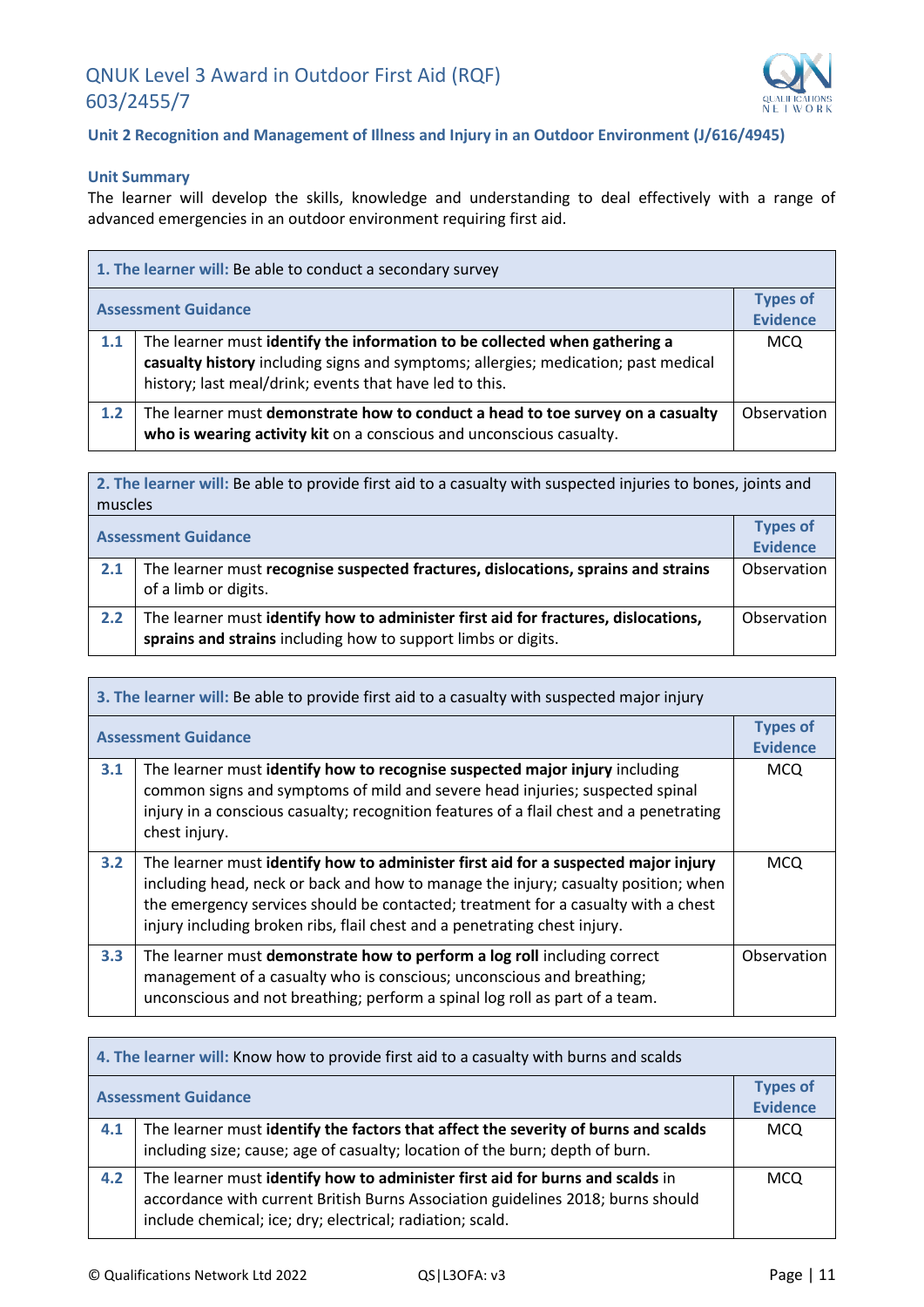

| 5. The learner will: Know how to provide first aid to a casualty with an eye injury |                                                                                                                                                                                               |                                    |
|-------------------------------------------------------------------------------------|-----------------------------------------------------------------------------------------------------------------------------------------------------------------------------------------------|------------------------------------|
| <b>Assessment Guidance</b>                                                          |                                                                                                                                                                                               | <b>Types of</b><br><b>Evidence</b> |
| 5.1                                                                                 | The learner must identify how to administer first aid for eye injuries involving<br>dust, chemicals, bruising or embedded objects in accordance with current,<br>approved first aid guidance. | <b>MCQ</b>                         |

| 6. The learner will: Know how to provide first aid to a casualty who has been bitten or stung poisoning |                                                                                                                                                                                                                                                                                                                                                                                                                                        |                                    |
|---------------------------------------------------------------------------------------------------------|----------------------------------------------------------------------------------------------------------------------------------------------------------------------------------------------------------------------------------------------------------------------------------------------------------------------------------------------------------------------------------------------------------------------------------------|------------------------------------|
|                                                                                                         | <b>Assessment Guidance</b>                                                                                                                                                                                                                                                                                                                                                                                                             | <b>Types of</b><br><b>Evidence</b> |
| 6.1                                                                                                     | The learner must identify how to administer first aid for a casualty that has been<br><b>bitten by a tick</b> using the following procedure:<br>1. Use fine-tipped tweezers or a tick-removal tool.<br>2. Grasp the tick as close to the skin as possible.<br>3. Slowly pull upwards, taking care not to squeeze or crush the tick. Dispose of it<br>when you have removed it.<br>4. Clean the bite with antiseptic or soap and water. | <b>MCQ</b>                         |
| 6.2                                                                                                     | The learner must describe how to recognise suspected Lyme's disease and should<br>be aware that the disease is not an immediate response, however a casualty may<br>have recollection of being bitten by a tick. Signs include a high temperature; a<br>feeling of being hot and shivery; headaches; muscle or joint pain; unexplained<br>tiredness or loss of energy; there may also be a bull's eye rash.                            | <b>MCQ</b>                         |
| 6.3                                                                                                     | The learner must identify how to administer first aid for a casualty that has been<br>stung including the importance of monitoring the casualty for further<br>complications; removal of sting using a blunt object; using ice to soothe the area.                                                                                                                                                                                     | <b>MCQ</b>                         |

| 7. The learner will: Know how to provide first aid to a casualty with anaphylaxis |                                                                                                                                                                                                                                                                                                                                                                      |                                    |
|-----------------------------------------------------------------------------------|----------------------------------------------------------------------------------------------------------------------------------------------------------------------------------------------------------------------------------------------------------------------------------------------------------------------------------------------------------------------|------------------------------------|
| <b>Assessment Guidance</b>                                                        |                                                                                                                                                                                                                                                                                                                                                                      | <b>Types of</b><br><b>Evidence</b> |
| 7.1                                                                               | The learner must identify common triggers for anaphylaxis including peanuts; tree<br>nuts such as almonds, walnuts, cashews, Brazil's; fish and shellfish; dairy products<br>and eggs; wasp or bee stings; natural latex (rubber); penicillin and other drugs or<br>injections.                                                                                      | <b>MCQ</b>                         |
| 7.2                                                                               | The learner must identify how to recognise suspected anaphylaxis according to<br>current accepted first aid practice and manuals including casualty appearing<br>anxious; swelling of the throat, mouth and face; flushed, blotchy skin; distressed<br>breathing; rapid weak pulse; if reaction is severe the casualty may become<br>unconscious and stop breathing. | <b>MCQ</b>                         |
| 7.3                                                                               | The learner must identify how to administer first aid to a casualty suffering from<br>anaphylaxis including scene management; current practice on casualty positioning;<br>when to contact the emergency services; administration of adrenaline auto injector<br>(AAI).                                                                                              | <b>MCQ</b>                         |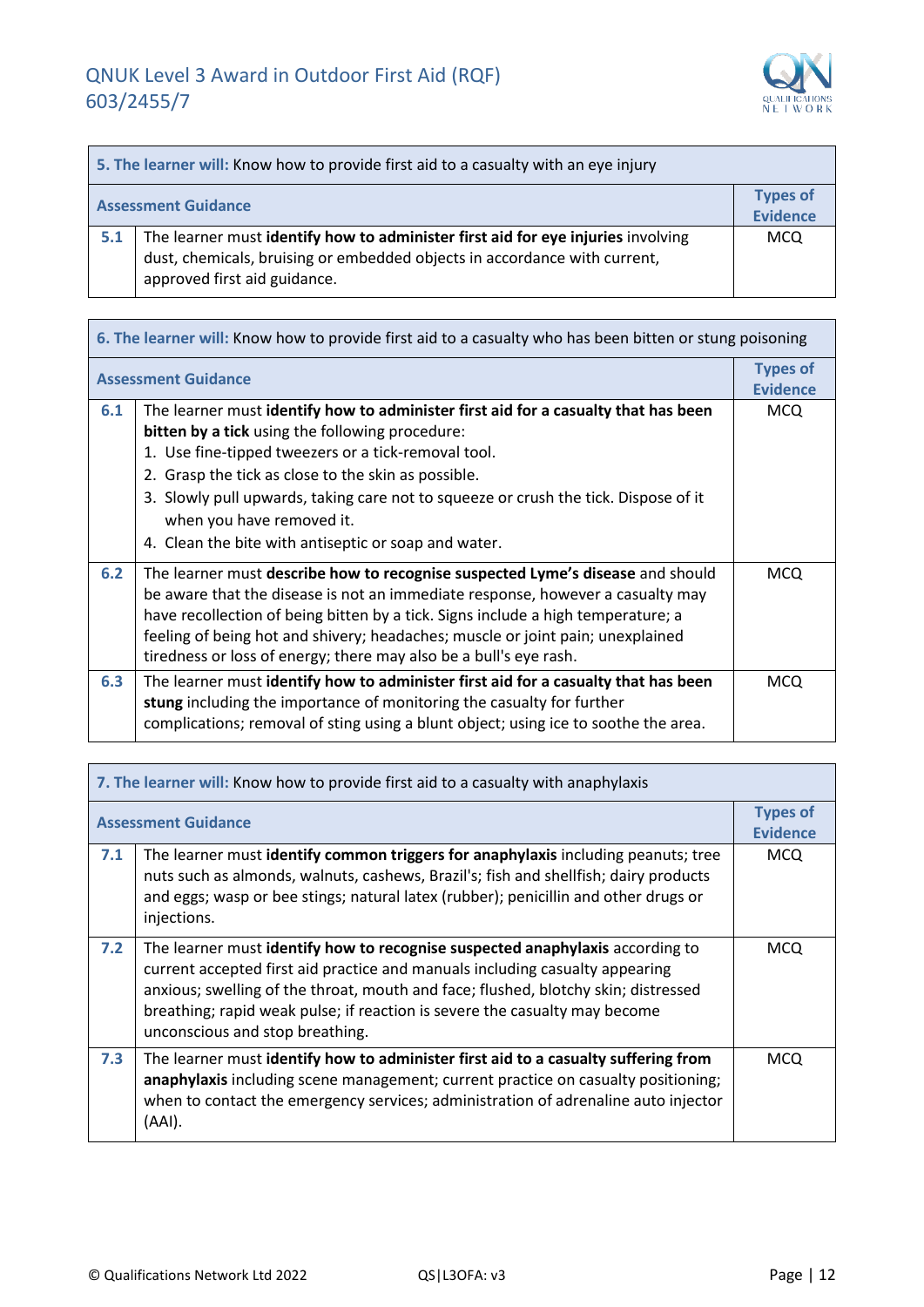<u> Tanzania de la conte</u>



| 8. The learner will: Know how to provide first aid to a casualty with suspected major illness |                                                                                                                                                                                                                                                                                                                                                                                                                 |                                    |
|-----------------------------------------------------------------------------------------------|-----------------------------------------------------------------------------------------------------------------------------------------------------------------------------------------------------------------------------------------------------------------------------------------------------------------------------------------------------------------------------------------------------------------|------------------------------------|
| <b>Assessment Guidance</b>                                                                    |                                                                                                                                                                                                                                                                                                                                                                                                                 | <b>Types of</b><br><b>Evidence</b> |
| 8.1                                                                                           | The learner must recognise a suspected:<br><b>Heart attack</b><br>0<br><b>Stroke</b><br>$\bullet$<br><b>Epileptic seizure</b><br>$\bullet$<br>Asthma attack<br>$\bullet$<br><b>Diabetic emergency</b><br>$\bullet$<br>including common causes or triggers for each and common signs and symptoms in<br>accordance with current, approved first aid guidance.                                                    | <b>MCQ</b>                         |
| 8.2                                                                                           | The learner must identify how to administer first aid to a casualty suffering from:<br><b>Heart attack</b><br>$\bullet$<br><b>Stroke</b><br>$\bullet$<br><b>Epileptic seizure</b><br>$\bullet$<br>Asthma attack<br>$\bullet$<br>Diabetic emergency<br>$\bullet$<br>including scene management, reducing the effects of the event, suitable<br>positioning, and when the emergency services should be contacted. | <b>MCQ</b>                         |

| 9. The learner will: Know how to provide first aid to a casualty who is experiencing the effects of heat |                                                                               |                 |
|----------------------------------------------------------------------------------------------------------|-------------------------------------------------------------------------------|-----------------|
| and cold                                                                                                 |                                                                               |                 |
| <b>Assessment Guidance</b>                                                                               |                                                                               | <b>Types of</b> |
|                                                                                                          |                                                                               | <b>Evidence</b> |
| 9.1                                                                                                      | The learner must outline how to recognise a casualty who has been affected by | <b>MCQ</b>      |
|                                                                                                          | heat and cold for conditions such as:                                         |                 |
|                                                                                                          | Shivering<br>$\bullet$                                                        |                 |
|                                                                                                          | Hypothermia<br>$\bullet$                                                      |                 |
|                                                                                                          | Dehydration<br>$\bullet$                                                      |                 |
|                                                                                                          | Heat exhaustion<br>$\bullet$                                                  |                 |
|                                                                                                          | Heat stroke<br>$\bullet$                                                      |                 |
|                                                                                                          | including features in accordance with current, approved first aid guidance.   |                 |
| 9.2                                                                                                      | The learner must outline how to manage a casualty who has been affected by    | <b>MCQ</b>      |
|                                                                                                          | heat and cold for conditions such as:                                         |                 |
|                                                                                                          | Shivering<br>$\bullet$                                                        |                 |
|                                                                                                          | Hypothermia<br>$\bullet$                                                      |                 |
|                                                                                                          | Dehydration<br>$\bullet$                                                      |                 |
|                                                                                                          | Heat exhaustion<br>$\bullet$                                                  |                 |
|                                                                                                          | Heat stroke                                                                   |                 |
|                                                                                                          | including features in accordance with current, approved first aid guidance.   |                 |